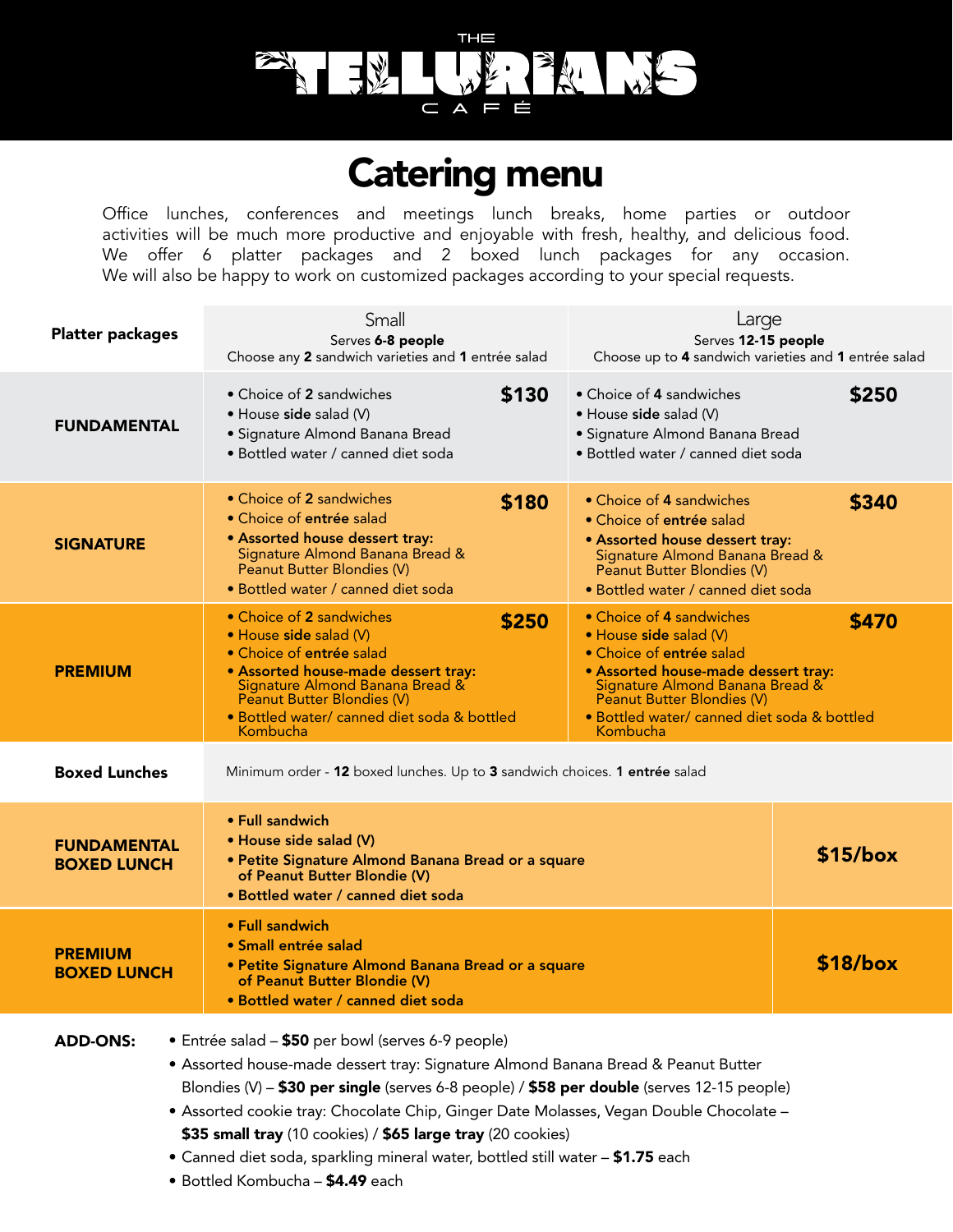# **Choice** of Sandwiches



#### Chicken Artichoke

Oven-roasted chicken breast, pureed oil-marinated artichoke, marinated roasted red peppers, organic arugula, balsamic reduction, fresh parsley, on ciabatta bread

# Dijon Turkey Avo

Oven-roasted turkey breast, organic avocado, organic Dijon mustard, organic mixed greens, heirloom tomato, himalayan salt, on wheat-rye bread

# Healthylicious Tuna

Sustainable albacore tuna, organic egg, organic celery, apple, lowfat greek yogurt, red onion, organic Dijon mustard, on seeded bread

### Heirloom Caprese

Fresh mozzarella, heirloom tomato, arugula, Italian pesto, balsamic glaze, capers, on ciabatta bread

### Pickled Beets & Tofu

Organic teriyaki baked tofu, pickled beets, hummus, organic spinach, black sesame, on seeded bread

# **V** Avocado Chickpeas V

Organic avocado, lime, cilantro, organic chickpeas, sriracha, pickled red onion, organic arugula, himalayan salt, on seeded bread

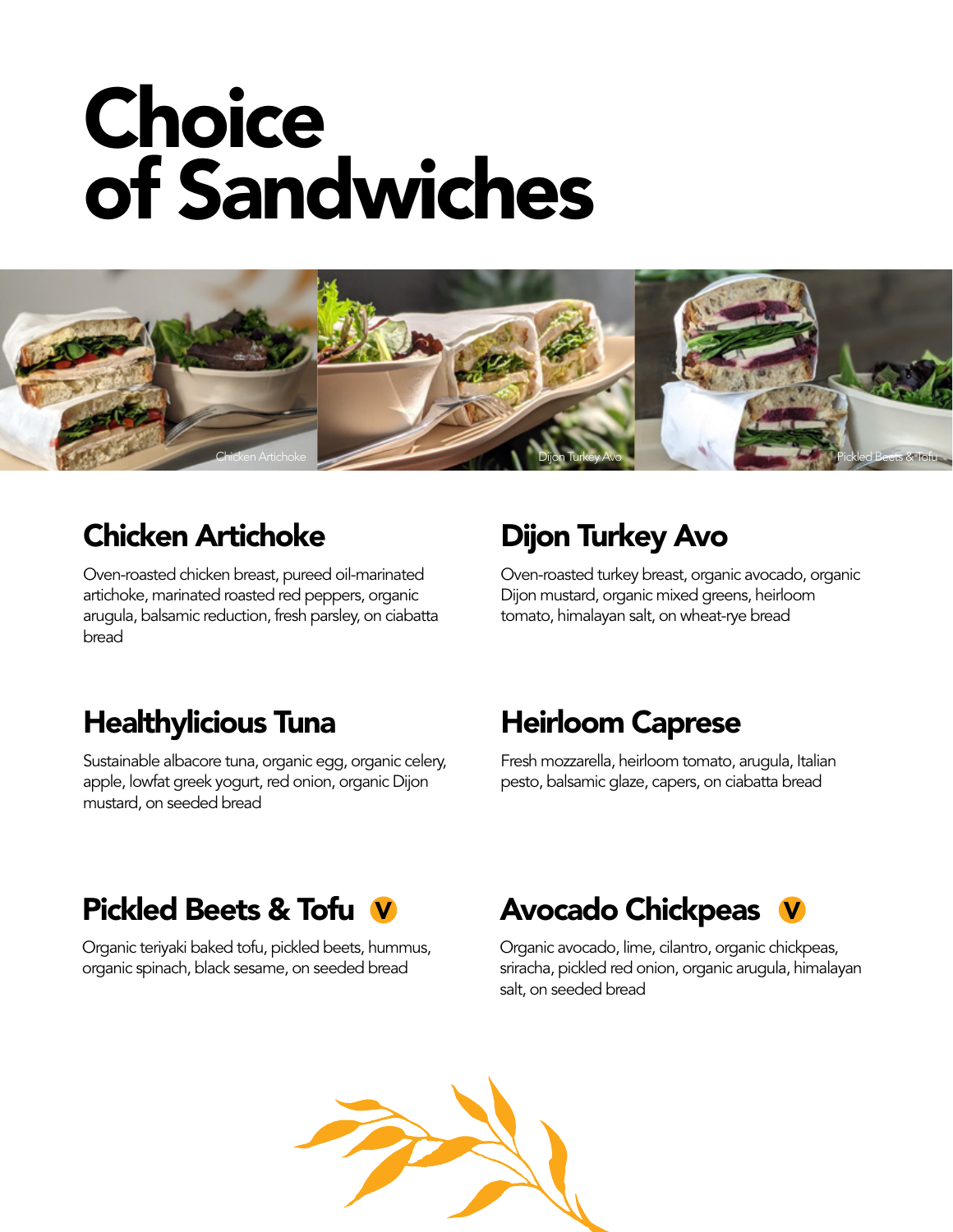# Choice of salads:



# Entrée salads

# Kale Chicken Salad Bowl

Organic chicken breast, kale, romaine, wild rice blend (wild, brown, red & black rice), cherry tomato, cucumber, carrot, celery, apple, walnuts, honey mustard vinaigrette dressing

# Zesty Tuna Salad

Sustainable albacore tuna, romaine, organic spinach, organic egg, cherry tomatoes, avocado, carrot, cabbage, capers, scallions, black pepper, lemon vinaigrette dressing

# Side salad

# House Side Salad V

Mixed greens, apple, pickled red onion, roasted pumpkin seeds, balsamic vinaigrette